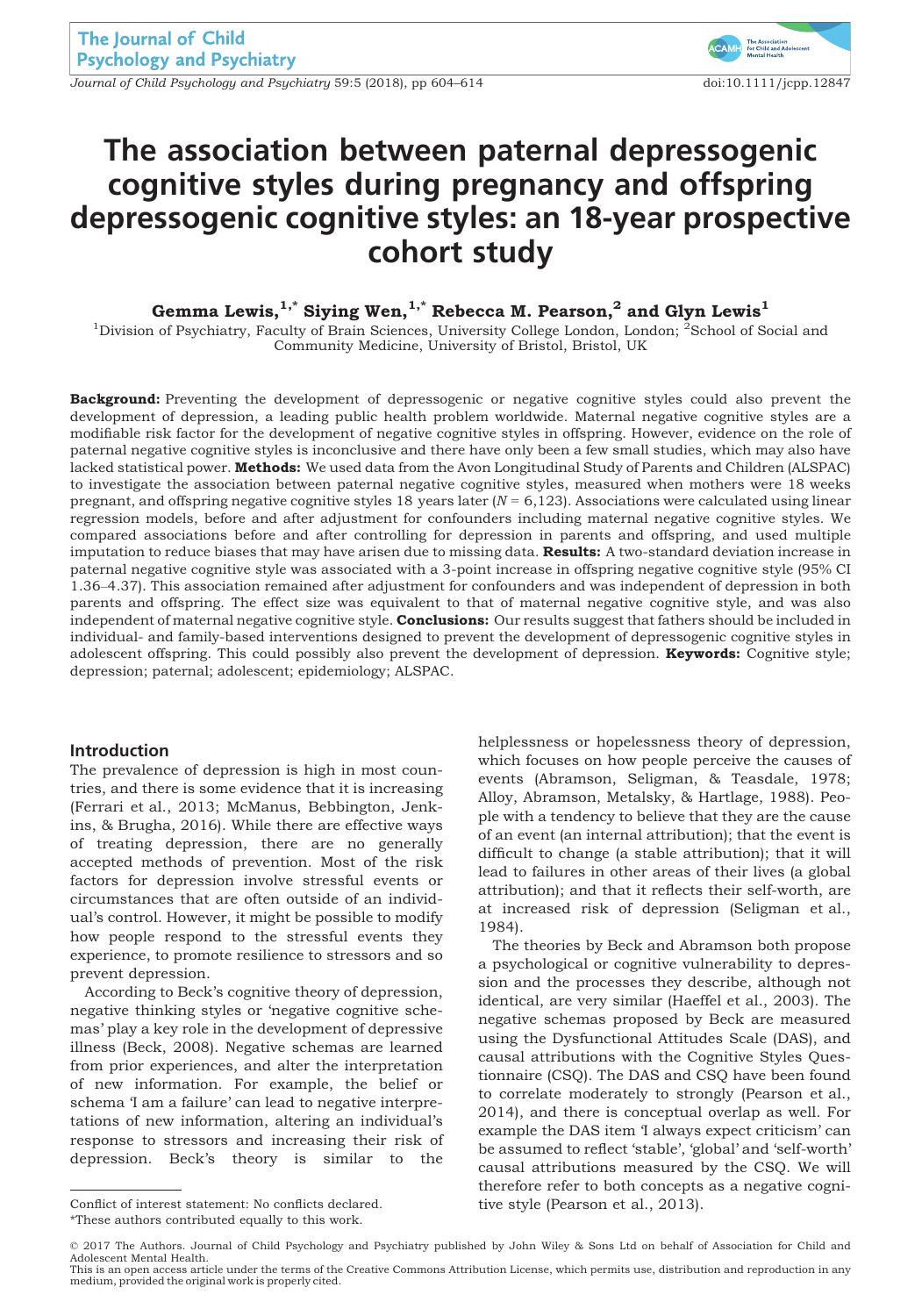Negative cognitive styles are important because they can result in psychological vulnerability to depression. They are a major target for cognitive behavioural therapy (CBT), an effective psychological treatment for depression that modifies how people interpret and respond to emotional information (Cuijpers, Cristea, Karyotaki, Reijnders, & Huibers, 2016). Many population-based cohort studies report that more negative cognitive styles increase risk of future depression in adults and adolescents (Alloy et al., 2006; Evans, Heron, Lewis, Araya, & Wolke, 2005; Hankin, 2008; Hankin & Abramson, 2002; Lakdawalla, Hankin, & Mermelstein, 2007; Pearson et al., 2014; Rawal, Collishaw, Thapar, & Rice, 2013). So, preventing the development of negative cognitive styles may also be one way of reducing the incidence and prevalence of depression.

Our previous study found that maternal negative cognitive styles, measured when mothers were 18 weeks pregnant, were associated with more negative cognitive styles in offspring 18 years later (Pearson et al., 2013). This association was independent of depression in both mothers and offspring. However, to our knowledge, only a few studies have investigated associations between paternal and offspring negative cognitive styles (Alloy et al., 2001; Kaslow, Rehm, Pollack, & Siegel, 1988; Oliver & Berger, 1992; Seligman et al., 1984; Stark, Schmidt, & Joiner, 1996; Turk & Bry, 1992). This is important to address, since fathers are increasingly involved in the care of their children in many countries (Kroll, Carson, Redshaw, & Quigley, 2016).

To our knowledge, the few studies of paternal and offspring negative cognitive styles have found limited evidence for an association (Alloy et al., 2001; Kaslow et al., 1988; Oliver & Berger, 1992; Seligman et al., 1984; Stark et al., 1996; Turk & Bry, 1992). However, these studies had various methodological limitations, which may have led to unreliable findings. First, sample sizes were often very small, ranging from 15 to 118 fathers. In our previous large study of maternal and offspring cognitive styles, we found that the association persisted over 18 years, but the effect size was small. Existing studies may have lacked statistical power to detect a similarly small effect size. Many of the studies also selected participants who exceeded cut-off scores on measures of cognitive vulnerability or depression/ anxiety or examined only university students, so might have introduced a selection bias. For example, one study focused only on students with academic problems  $(N = 21)$  (Turk & Bry, 1992). In addition, only one study of a student sample was longitudinal (Alloy et al., 2001).

In this study, we used a large population-based birth cohort to investigate associations between paternal negative cognitive styles, measured during pregnancy, and offspring negative cognitive styles 18 years later.

# Methods

### **Participants**

The Avon Longitudinal Study of Parents and Children (ALSPAC) is an ongoing population-based birth cohort examining a wide range of influences on health and development (Boyd et al., 2013). All pregnant women living in the former county of Avon in Bristol, South West England (UK), with an estimated delivery date between April 01 1991 and December 31 1992, were invited to participate. The core enrolled sample consisted of 14,541 women (an estimated 85%–90% of those eligible) and 13,154 fathers/partners. Of 14,062 live births, 13,798 were singletons or first-born twins alive at 1 year of age. Since pregnancy, mothers, fathers and offspring have regularly provided data, either through postal questionnaires or by attending research clinics. Further information about ALSPAC is available on the study website [\(www.bristol.ac.uk/alspac\)](http://www.bristol.ac.uk/alspac), which includes a fully searchable data dictionary: ([www.bris.ac.uk/alspac/researche](http://www.bris.ac.uk/alspac/researchers/data-access/data-dictionary) [rs/data-access/data-dictionary\)](http://www.bris.ac.uk/alspac/researchers/data-access/data-dictionary). In this study, we used data from core ALSPAC singleton offspring whose fathers had provided data on their cognitive styles during the mother's pregnancy.

#### Ethical approval

Ethical approval for the study was obtained from the ALSPAC Law and Ethics Committee and the Local NHS Research Ethics Committee. All participants provided written informed consent.

#### Measures

Offspring negative cognitive styles. Adolescents completed the Cognitive Style Questionnaire Short Form (CSQ-SF) at a research clinic when they were an average age of 17 years and 10 months. The CSQ-SF was developed from the original CSQ which measures cognitive vulnerability according to the hopelessness theory of depression (i.e. causal attributions for events) (Haeffel et al., 2008). The CSQ-SF was developed for adults but has been validated for use in older adolescents and has good psychometric properties (Meins et al., 2012). The CSQ-SF presents participants with eight hypothetical situations relating to failures in academic achievement, employment and interpersonal relationships. Participants are asked to place themselves in each situation and decide what they think would have caused that situation if it actually happened to them. After each situation, there are eight statements representing the possible causal attributions (internal, stable, global, self-worth). Each attribution is represented by two statements, resulting in 64 items. Participants are asked to rate the extent to which they agree with each statement using a 5-point Likert scale ranging from 'strongly agree' to 'strongly disagree.' For example, in response to the following situation 'Imagine you are getting along badly with your parents', adolescents rate the extent to which they agree with eight statements such as: 'It is my fault if I am getting along badly with my parents' (internal); 'the reason I get on badly with my parents causes problems in all areas of my life' (global); the reason for getting along badly will stop me from getting along well with my parents in the future' (stable); 'getting along badly with my parents means there is something wrong with me as a person' (self-worth). Possible total scores range from 64 to 320, with higher scores indicating a more negative cognitive style.

Paternal negative cognitive styles. A measure of paternal negative cognitive style was derived from 'The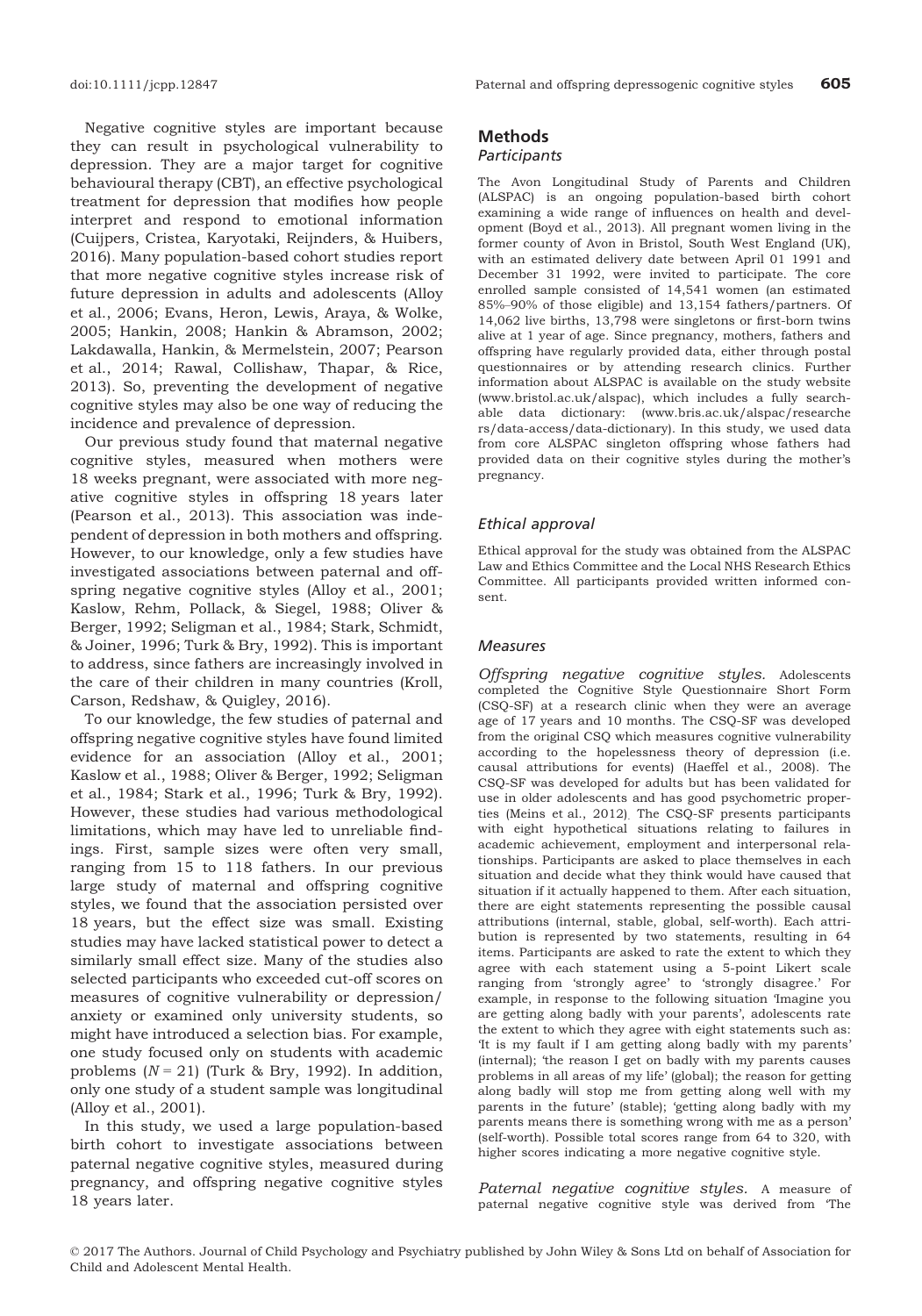Interpersonal Sensitivity Measure' (IPSM), a self-report questionnaire administered to parents when mothers were 18 weeks pregnant. The IPSM contains 36 items assessing a range of negative beliefs about the self (Evans et al., 2005). Six items that originated from the DAS were selected in a previous study, to measure negative cognitions as outlined in Beck's cognitive theory (Evans et al., 2005). In a prior study, these items were also selected independently by two authors, for inter-rater reliability (Pearson et al., 2013). Items that included words directly related to mood such as 'worry' were excluded to ensure that a different construct to depression was being assessed. Participants rated the extent to which each of the six items described them using a 4-point Likert scale ranging from 'very like me' to 'very unlike me.' Responses were summed to yield a total score ranging from 0 to 18, with higher scores indicating a more negative cognitive style. This measure was used in our previous study of maternal cognitive styles (Pearson et al., 2013).

Offspring depressive symptoms. Offspring depression was assessed in the same research clinic as the cognitive styles assessment (mean age 17 years, 10 months), using a computerized self-administered version of the Clinical Interview Schedule-Revised (CIS-R) (Lewis, Pelosi, Araya, & Dunn, 2009). The CIS-R derives diagnoses of depression based on ICD-10 criteria and produces a continuous severity score by adding the depression, depressive ideas, concentration, sleep and fatigue items. In this study, we used the continuous score. Possible scores range from 0 to 21, with higher scores indicating more severe depressive symptoms. Depressive symptoms were also measured earlier in the study, using the short Mood and Feelings Questionnaire. The sMFQ is a 13-item self-report measure of the severity of DSM-IV depressive symptoms occurring in the past 2 weeks (Angold et al., 1995). Possible scores range from 0 to 26, with higher scores indicating more severe depressive symptoms. We used the continuous sMFQ at age 16.

Potential confounders. We investigated as potential confounders variables that have previously been associated with negative cognitive styles. These included parent age, highest educational qualification, social class, smoking during the mother's pregnancy and depressive symptoms (Alloy et al., 2001; Kaslow et al., 1988; Oliver & Berger, 1992; Pearson et al., 2013; Seligman et al., 1984; Stark et al., 1996; Turk & Bry, 1992). Educational qualification was coded 1–5, ranging from Certificate of Secondary Education (1) which used to be compulsory in the United Kingdom, to university degree (5). This was dichotomized to create a binary variable (compulsory and noncompulsory education). Social class was measured using five categories from the 1991 classification of the UK Office of Population Censuses and Surveys, dichotomized into manual and nonmanual (Tilling, Macdonald-Wallis, Lawlor, Hughes, & Howe, 2014). These variables were derived from the same questionnaire that assessed paternal cognitive styles at 18 weeks gestation. Paternal depressive symptoms were assessed using the Edinburgh Postnatal Depression Scale (EPDS), a 10-item self-report questionnaire designed to screen for symptoms of perinatal depression occurring in the past 7 days. The EPDS has been validated for use in men (Edmondson, Psychogiou, Vlachos, Netsi, & Ramchandani, 2010). Possible scores range from 0 to 30, with higher scores indicating more severe depressive symptoms. Scores greater than or equal to 12 have high sensitivity and specificity for detecting major depression (Carothers & Murray, 1990). We adjusted for continuous EPDS scores. We adjusted for the same characteristics in the mother and also for maternal negative cognitive styles, whether the parents lived together, and the sex of the child.

#### Statistical analyses

The association between paternal and offspring negative cognitive styles, and the role of maternal negative cognitive styles. We used linear regression models to examine the association between paternal negative cognitive styles (continuous exposure) and offspring negative cognitive styles (continuous outcome). Offspring cognitive style scores were approximately normally distributed. For comparability with results already published on maternal cognitive style (Pearson et al., 2013), we examined a two-standard deviation (6-point) increase in the exposure. Our outcome remained unstandardized. We also present standardized beta coefficients in Table S1. First, we examined a univariable (unadjusted) model containing the exposure and outcome. Next, we added maternal negative cognitive styles as an additional exposure variable, to test whether associations were independent. All potential confounder variables were then added to the model that included paternal and maternal negative cognitive styles. Maternal and paternal social class and education were highly correlated so we adjusted for the paternal measures only. We tested whether the magnitude of the association between paternal and adolescent cognitive styles differed to maternal cognitive styles using the 'test' command in STATA, which performs a Wald test to compare coefficients. To test whether the association differed between male and female offspring, we tested for an interaction between paternal negative cognitive styles and the sex of the child.

The role of offspring depressive symptoms. It might be that paternal negative cognitive styles lead to offspring depressive symptoms, and we observe an association with offspring negative cognitive styles because they follow offspring depressive symptoms. To test whether the association between paternal cognitive styles during pregnancy and offspring cognitive styles at age 18 was independent of offspring depressive symptoms at age 18, we used the structural equation modelling (SEM) command in STATA which allows multiple outcomes, Figure 1. This allowed us to control for the association between offspring cognitive styles and offspring depressive symptoms at age 18 (both modelled as continuous outcomes), and test independent associations with paternal cognitive styles. We ran this model on the imputed data using the 'mi estimate, cmdok: sem' command, before and after adjustment for confounders  $(N = 6,123)$ . We used the imputed data to increase precision and power, because structural equation models are computationally intensive, especially when multiple pathways are adjusted for multiple confounders and effect sizes are small.

Any association we observe between paternal and offspring cognitive styles might also be explained by the influence of paternal cognitive styles on earlier offspring depressive symptoms (prior to age 18, when our main outcome measure was assessed). To investigate this, we used the SEM command to test the extent to which offspring depressive symptoms at age 16 mediated the association between paternal cognitive styles during pregnancy and offspring cognitive styles at age 18, Figure 2. We selected age 16 because the prevalence of depression has increased by this age, which also predated our exposure variable (Joinson, Kounali, & Lewis, 2017). We ran this model on the imputed data set using the 'mi estimate, cmdok: sem' command. Estimates produced are unstandardized regression coefficients,  $95%$  confidence intervals and  $p$ values. First, we used the SEM command to estimate the 'total effect' (i.e. the association we would observe if there were no mediator) for the association between paternal and offspring cognitive styles. Next, we simultaneously calculated associations between paternal cognitive styles and offspring depressive symptoms at age 16 (path a, Figure 2) and offspring depressive symptoms and cognitive styles (path b, Figure 2). We manually calculated the 'indirect effect' (the amount of the total effect that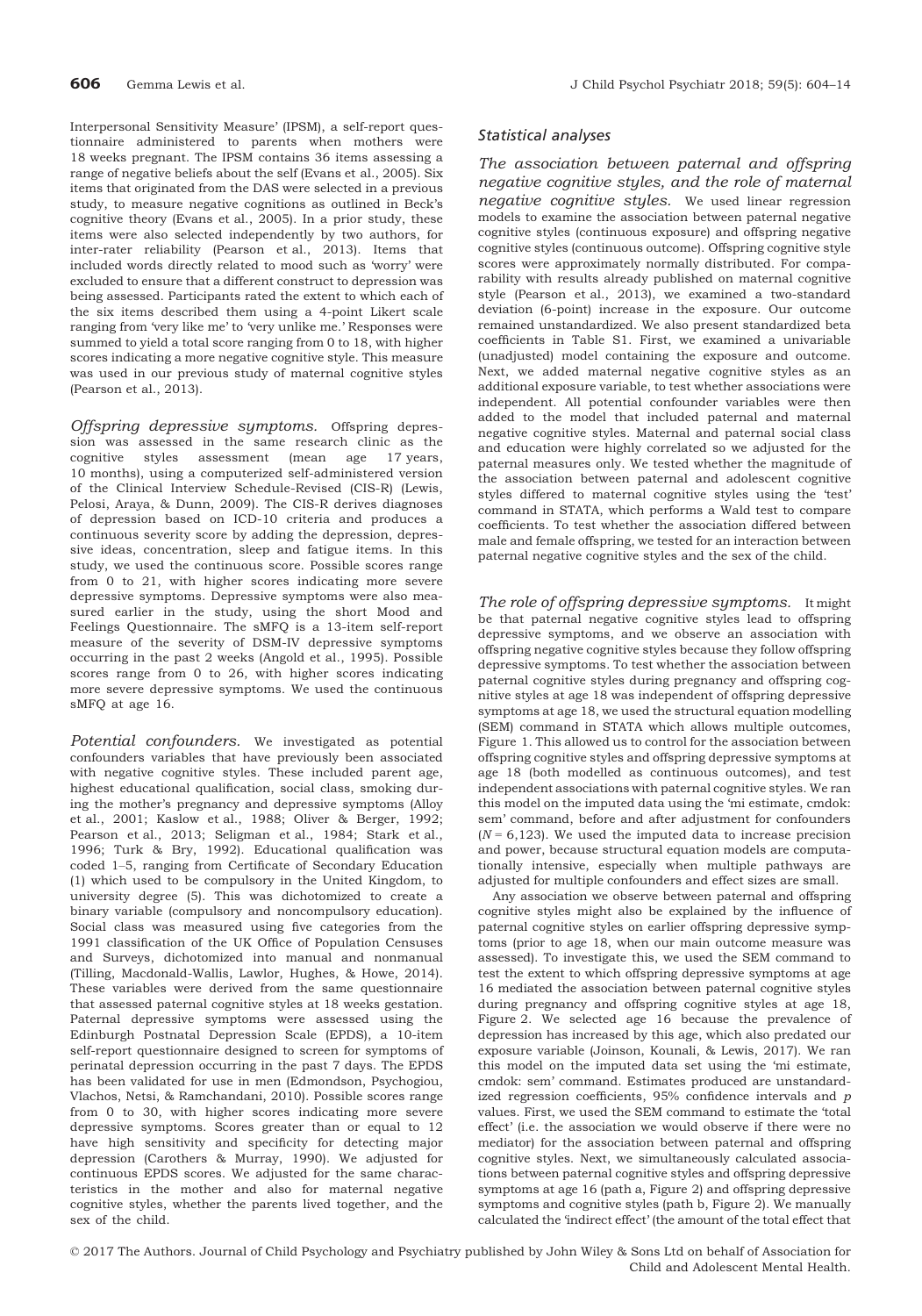

Figure 1 Multivariable structural equation model with offspring cognitive styles and depressive symptoms at age 18 as outcomes, to account for the association between them, and test independent associations with paternal cognitive style. This model was run on multiply imputed data (N = 6,123), after adjustment for potential confounders (parent depressive symptoms at 18 weeks gestation, parent social class, parent education, parent age, child gender, whether the parents live together, whether the father is the biological father) [Colour figure can be viewed at wileyonlinelibrary.com]



Figure 2 Mediational structural equation model to test the extent to which the association between paternal cognitive styles during pregnancy (exposure) and offspring cognitive styles at age 18 (outcome) is explained (mediated) by offspring depressive symptoms at age 16. This model was run on multiply imputed data ( $N = 6,123$ ), after adjustment for potential confounders (parent depressive symptoms at 18 weeks gestation, parent social class, parent education, parent age, sex of the child, whether the parents live together, whether the father is the biological father) [Colour figure can be viewed at wileyonlinelibrary.com]

passes through the mediator) by multiplying the coefficients for paths a and b in Figure 2. We then calculated the proportion of the total effect mediated by dividing the indirect effect by the total effect. All pathways in Figure 2 were simultaneously adjusted for potential confounders (see Figure 2).

Missing data. Our primary analyses were conducted on an imputed data set ( $N = 6,123$ ) based on those with complete data on the exposure variable, paternal cognitive styles at 18 weeks pregnancy. For comparison, we also present results on the complete case sample ( $N = 1,881$ ). The imputed sample was selected for the primary analyses due to the substantial amount of missing data in ALSPAC from birth to 18 years and because complete case analyses make the unrealistic assumption that data are missing completely at random, that we know is not true in ALSPAC. We also expected a small effect size based on our previous analyses of maternal cognitive styles. In addition to reducing biases due to attrition, the imputed sample would increase statistical power.

We used multiple imputation by chained equations (MICE) to replace missing data. We assumed missingness was dependent on observed data (missing at random) and imputed 50 data sets. To predict missing data, we used all variables selected for the analysis models, all potential confounders (Table 1), previous measures of depressive symptoms collected from age 10 to 18, and a number of auxiliary variables such as parity, and smoking during pregnancy. Analyses were then run across imputed data sets using the 'mi estimate' command which fits a model to each of the imputed data sets and pools individual results using Rubin's combination rules (Sterne et al., 2009; White, Royston, & Wood, 2011). We imputed up to the core singleton ALSPAC sample that had complete data on the exposure (paternal cognitive styles), and at least one measure of depressive symptoms collected prior to or at the same time as the outcome  $(N = 6, 123)$ .

#### Results

Figure 3 shows the flow of participants through the sample. Data on paternal negative cognitive styles were available for 9,236 of 12,929 fathers (71%). Data on offspring negative cognitive styles 18 years later were available from 2,929 offspring who also had data on paternal cognitive styles. Once all potential confounders were included, this sample was reduced to 1,881. Demographic characteristics for fathers and offspring with complete data compared to those from the entire ALSPAC cohort are presented in Table 1. Compared to the entire ALSPAC cohort, families with complete data tended to be from higher social classes, were more educated, and had lower parental depressive symptom scores. Characteristics of the sample with complete exposure data (the analytic sample) are presented in Table 2, according to paternal negative cognitive styles (split at the median).

# The association between paternal and offspring negative cognitive styles, and the role of maternal negative cognitive styles

Unadjusted and adjusted associations between paternal and offspring cognitive styles are presented in Table 2, for the imputed sample  $(N = 6, 123)$ . There was evidence of a positive association between paternal and offspring cognitive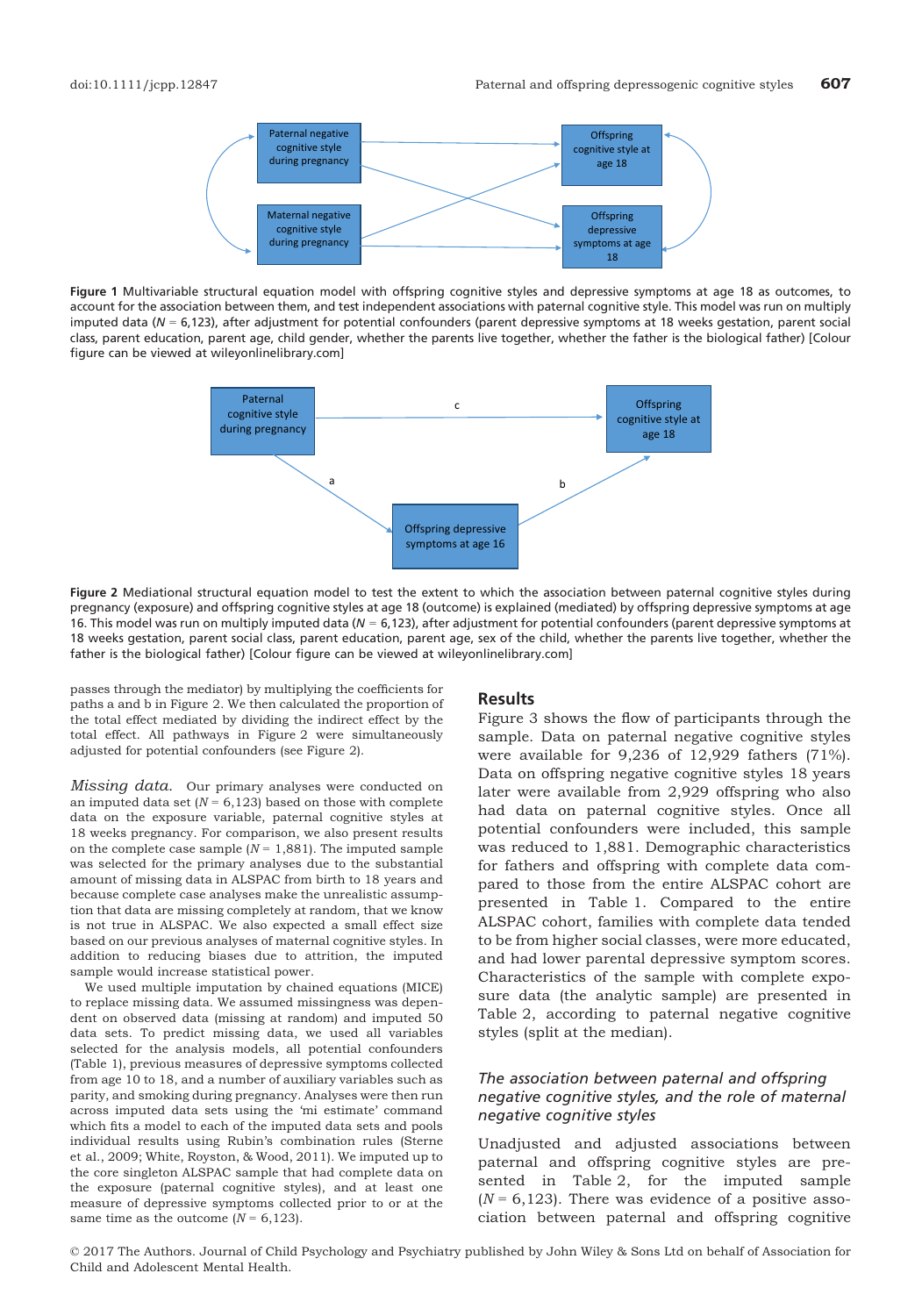|          | Table 1 Characteristics of the complete case sample, compared to the rest of Avon Longitudinal Study of Parents and Children |  |  |  |  |  |
|----------|------------------------------------------------------------------------------------------------------------------------------|--|--|--|--|--|
| (ALSPAC) |                                                                                                                              |  |  |  |  |  |

|                                                       |                            | Complete case |                |  |
|-------------------------------------------------------|----------------------------|---------------|----------------|--|
|                                                       | ALSPAC sample <sup>a</sup> | sample        |                |  |
| Characteristic                                        | $(N = 12,075)$             | $(N = 1,881)$ | <i>p</i> value |  |
| Female offspring, $N$ (%)                             | 5,680 (47.0)               | 1,064 (56.6)  | < 0.0001       |  |
| Father not biological father, $N$ (%)                 | 54 (0.8)                   | 7(0.4)        | .042           |  |
| Parents do not live together, $N$ (%)                 | 765 (6.9)                  | 41 $(2.2)$    | < 0.0001       |  |
| Paternal education O Level or less, $N$ (%)           | 4,406 (55.8)               | 729 (38.8)    | < 0.0001       |  |
| Maternal education O Level or less, $N$ (%)           | 7,118 (68.2)               | 850 (45.2)    | < .0001        |  |
| Lower paternal social class, $N$ (%)                  | 4,312(51.6)                | 600 (31.9)    | < 0.0001       |  |
| Lower maternal social class, $N$ (%)                  | 1,761 (21.7)               | 224(11.0)     | < 0.0001       |  |
| Paternal smoking during pregnancy, $N$ (%)            | $3,047$ (40.2)             | 462 (25.7)    | < 0001         |  |
| Maternal smoking during pregnancy, $N$ (%)            | 3,006(26.8)                | 232 (12.4)    | < 0001         |  |
| Offspring depression diagnoses at age 18, $N$ (%)     | 214(8.6)                   | 120(6.9)      | .041           |  |
| Paternal age, Mean (SD)                               | 30.1(5.8)                  | 31.5(5.4)     | < 0.0001       |  |
| Maternal age, Mean (SD)                               | 27.5(5.0)                  | 29.3(4.4)     | < .0001        |  |
| Paternal depression score at baseline, Mean (SD)      | 4.3(4.0)                   | 3.8(3.6)      | < 0.0001       |  |
| Maternal depression score at baseline, Mean (SD)      | 7.2(4.9)                   | 6.0(4.4)      | < 0.0001       |  |
| Paternal cognitive style score at baseline, Mean (SD) | 4.5(3.2)                   | 4.3(3.3)      | .0036          |  |
| Maternal cognitive style score at baseline, Mean (SD) | 5.0(3.7)                   | 4.9(3.5)      | .6286          |  |
| Child cognitive style score at 18, Mean (SD)          | 161.2 (19.7)               | 162.3 (20.6)  | .0928          |  |
| Child depressive symptoms at 18, Mean (SD)            | 3.3(4.2)                   | 3.1(3.7)      | .0577          |  |

<sup>a</sup>For core singleton ALSPAC sample not in complete case sample.

styles; a 6-point (two standard deviations) increase in paternal cognitive style scores during pregnancy was associated with a 2.86-point (0.1 of a standard deviation) increase in offspring cognitive style scores at 18 years of age (95% CI 1.36–4.37). This association remained after maternal cognitive styles, which were weakly associated with paternal cognitive styles  $(r = .14, p < .001)$ , were added to the model. The association also remained after adjustment for paternal depressive symptoms and other potential confounders (adjusted change in offspring cognitive style scores: 1.92, 95% CI 0.20– 3.64). Results from the complete case sample were very similar, Table 3. We found no evidence for an interaction between paternal negative cognitive style and the sex of the child ( $p = .899$ ), suggesting that the association was similar for females and males. We found no evidence that the magnitude of the association between paternal and offspring cognitive styles differed to the association with maternal cognitive styles  $F(1, 1867) = 0.10$ ,  $p = .7511$ .

# The role of offspring depressive symptoms

Controlling for the association between offspring cognitive styles and offspring depressive symptoms at age 18 resulted in a very similar pattern of associations between paternal and offspring cognitive styles, Table 4. The fully adjusted change in offspring cognitive style scores for a 6-point increase in paternal cognitive style scores was 1.92 (95% CI 0.20–3.63). In the unadjusted multivariable model, we also found evidence for a positive association between paternal negative cognitive style and offspring depressive symptoms

(.29, 95% CI 0.04 to 0.54). However, this attenuated after adjustment for confounders (.17, 95% CI  $-0.12$  to 0.45), Table 5.

Using the SEM command, the estimated 'total effect' for the association between paternal and offspring cognitive styles was 1.92 (95% CI 0.20– 3.64) (after adjustment for confounders). After adjustments for confounders, we found strong evidence that paternal negative cognitive styles during pregnancy were associated with offspring depressive symptoms at age 16; a 6-point increase in paternal negative cognitive style scores was associated with an increase in .59 of a MFQ point (95% CI 0.24–0.93). In turn, there was strong evidence that offspring depressive symptoms at age 16 were associated with their cognitive styles at age 18 (.99, 95% CI 0.84–1.14). We found evidence that 20% of the association between paternal cognitive styles during pregnancy and offspring cognitive styles at age 18 was mediated through offspring depressive symptoms at age 16. Evidence remained for a direct effect of paternal cognitive styles on offspring cognitive styles (1.52, 95% CI 0.02–3.02, p value .047).

# **Discussion**

We found evidence for an association between paternal negative cognitive styles, assessed when mothers were 18 weeks pregnant, and offspring negative cognitive styles 18 years later. A 6-point increase in paternal negative cognitive style was associated with around a 2-point increase in offspring negative cognitive style. Although small, this effect size did not differ to that reported for maternal and offspring negative cognitive styles in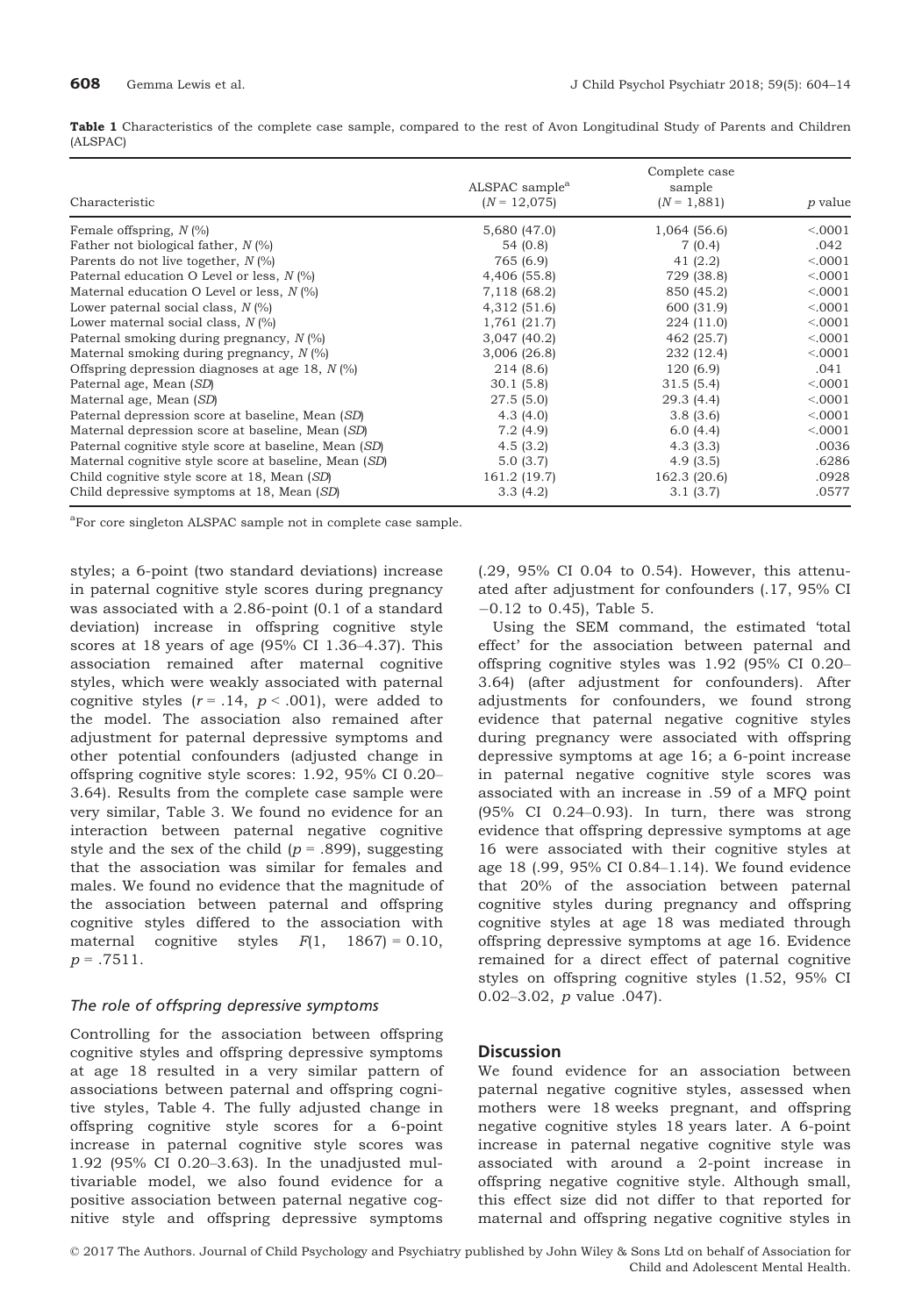

Figure 3 Flow chart of study sample [Colour figure can be viewed at wileyonlinelibrary.com]

our previous study of this sample (Pearson et al., 2013). It is notable that we observed an association between paternal and offspring cognitive styles 18 years later, given the number of different influences on children's development during this period, and the possible reduction in parental influences as children mature. Consistent with our previous study, the association between paternal and offspring negative cognitive styles was independent of depression in both the parents and the offspring. It was also independent of maternal negative cognitive style, suggesting that mothers and fathers both independently contribute to the development of negative cognitive styles in their offspring.

# Strengths and limitations

To our knowledge this is the largest study to examine the association between paternal and offspring negative cognitive styles, and the first to do so in a longitudinal sample recruited from the general population. Our sample was a population-based birth cohort followed from pregnancy to early adulthood, which allowed us to examine long-term associations between paternal and offspring cognitive styles. Because data on paternal cognitive styles were collected before the child was born, this also eliminates the possibility of reverse causation.

A limitation of our study was loss to follow-up over the 18-year period. Our complete case sample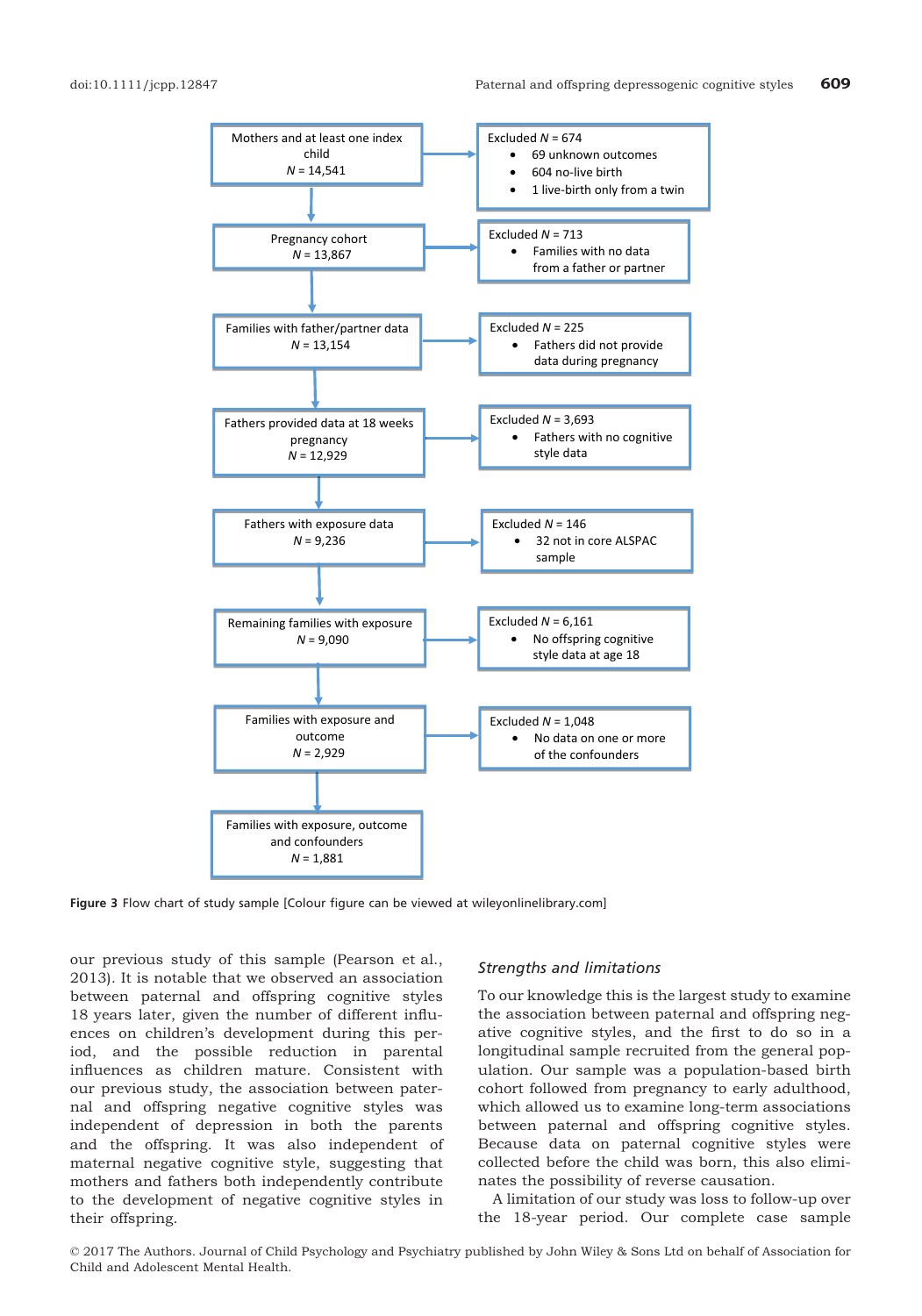|  |  |  |  |  | Table 2 Characteristics of the sample with complete exposure data, according to paternal negative style (split at the median) |  |  |  |
|--|--|--|--|--|-------------------------------------------------------------------------------------------------------------------------------|--|--|--|
|--|--|--|--|--|-------------------------------------------------------------------------------------------------------------------------------|--|--|--|

|                                                       | Paternal negative cognitive style   |                                     |                |  |
|-------------------------------------------------------|-------------------------------------|-------------------------------------|----------------|--|
| Characteristic                                        | Below median<br>$(N = 3,426, 56\%)$ | Above median<br>$(N = 2,697, 44\%)$ | <i>p</i> value |  |
| Female offspring, $N$ (%)                             | 1,742 (51.2)                        | 1,388(51.1)                         | .942           |  |
| Father not biological father, $N$ (%)                 | 11(0.4)                             | 16(0.7)                             | .112           |  |
| Parents do not live together, $N$ (%)                 | 84(2.5)                             | 98 (3.7)                            | .010           |  |
| Paternal education O Level or less, $N(\%)$           | 1,631 (48.2)                        | 1,182 (43.8)                        | .001           |  |
| Maternal education O Level or less, $N$ (%)           | 1,916 (57.7)                        | 1,422 (53.5)                        | .001           |  |
| Lower paternal social class, $N$ (%)                  | 1,231 (41.8)                        | 915 (38.4)                          | .012           |  |
| Lower maternal social class, $N$ (%)                  | 441 (15.2)                          | 383 (16.3)                          | .238           |  |
| Paternal smoking during pregnancy, $N$ (%)            | 1,053 (32.2)                        | 835 (32.5)                          | .812           |  |
| Maternal smoking during pregnancy, $N$ (%)            | 587 (17.3)                          | 457 (16.9)                          | .661           |  |
| Offspring depression diagnoses at age 18, $N$ (%)     | 128 (7.4)                           | 112 (7.7)                           | .727           |  |
| Paternal age, Mean (SD)                               | 30.8(5.4)                           | 31.3(5.6)                           | .0003          |  |
| Maternal age, Mean (SD)                               | 28.5(4.4)                           | 28.8(4.6)                           | .0106          |  |
| Paternal depression score at baseline, Mean (SD)      | 2.9(3.1)                            | 5.5(4.1)                            | < 0.0001       |  |
| Maternal depression score at baseline, Mean (SD)      | 6.0(4.5)                            | 6.9(4.6)                            | < 0.0001       |  |
| Maternal cognitive style score at baseline, Mean (SD) | 4.5(3.4)                            | 5.5(3.5)                            | < 0.0001       |  |
| Child depressive symptoms at 18, Mean (SD)            | 3.1(3.8)                            | 3.4(3.9)                            | .0124          |  |

Table 3 Change in offspring negative cognitive style scores at age 18 for each 6-point (approximately two standard deviations) increase in paternal negative cognitive style scores during pregnancy, imputed sample  $(N = 6, 123)$ 

| Model                                                           | Change in offspring<br>negative cognitive styles<br>$(95\% \text{ CI})$ p value |
|-----------------------------------------------------------------|---------------------------------------------------------------------------------|
| Model 1: Univariable association                                | $2.86$ (1.36–4.37) < 0001                                                       |
| Model 2: Model 1 adjusted for<br>maternal cognitive style       | 2.40 (0.87-3.92) .002                                                           |
| Model 3: Model 2 adjusted for<br>paternal depressive symptoms   | 2.22 (0.50-3.94) .012                                                           |
| Model 4: Model 3 adjusted for<br>other confounders <sup>a</sup> | 1.92 (0.20-3.64) .029                                                           |

<sup>a</sup>Confounders were: maternal depressive symptoms at 18 weeks gestation, parental social class, parental education, parental age, child gender, whether the parents live together, whether the father is the biological father.

Table 4 Change in offspring negative cognitive style scores at age 18 for each 6-point (approximately two standard deviations) increase in paternal negative cognitive style scores during pregnancy, complete case sample  $\left(N=1,881\right)$ 

| Model                                                           | Change in offspring<br>negative cognitive styles<br>$(95\% \text{ CI})$ p value |
|-----------------------------------------------------------------|---------------------------------------------------------------------------------|
| Model 1: Univariable association                                | $3.33(1.56 - 5.11) \le 0.0001$                                                  |
| Model 2: Model 1 adjusted for<br>maternal cognitive style       | 2.93 (1.14-4.72) .001                                                           |
| Model 3: Model 2 adjusted for<br>paternal depressive symptoms   | 2.84 (0.86–4.82) .005                                                           |
| Model 4: Model 3 adjusted for<br>other confounders <sup>a</sup> | $2.55(0.56-4.54).012$                                                           |

<sup>a</sup>Confounders were: maternal depressive symptoms at 18 weeks gestation, parental social class, parental education, parental age, child gender, whether the parents live together, whether the father is the biological father.

differed to the overall ALSPAC sample; they tended to come from more educated families, had fewer parental depressive symptoms and fewer offspring depression diagnoses. Paternal cognitive style scores were also slightly higher in the complete case sample. Data were therefore not 'missing completely at random'. When data are not 'missing completely at random', complete case analyses can introduce bias (Sterne et al., 2009). Also, due to the cumulative effect of missing data in several variables, the complete case sample size was reduced enormously, leading to a substantial loss of power and precision (Sterne et al., 2009). We used multiple imputation to replace missing data and the wealth of data available in ALSPAC allowed us to identify a number of variables that were associated with missing data, supporting the plausibility of the missing at random assumption. Results from our imputed sample were consistent with those from our complete cases analysis, suggesting that missing data did not substantially bias our results.

Another limitation was that we used different measures to assess negative cognitive styles in fathers and offspring. The paternal measure was based on the Dysfunctional Attitudes Scale (DAS) whilst for offspring we used the CSQ. However, as stated in the introduction, the DAS and CSQ are correlated with each other and also have a conceptual overlap (Alloy et al., 2001; Pearson et al., 2014). Furthermore, as paternal cognitive styles were measured before the child was born, any measurement error in the exposure is likely to be unrelated to measurement error in the outcome and could not be biased by the outcome.

Although we adjusted for several potential confounders, as with all observational studies, residual confounding is still a possibility. The wealth of detailed data in the ALSPAC cohort, however, meant that a range of potential confounders were available,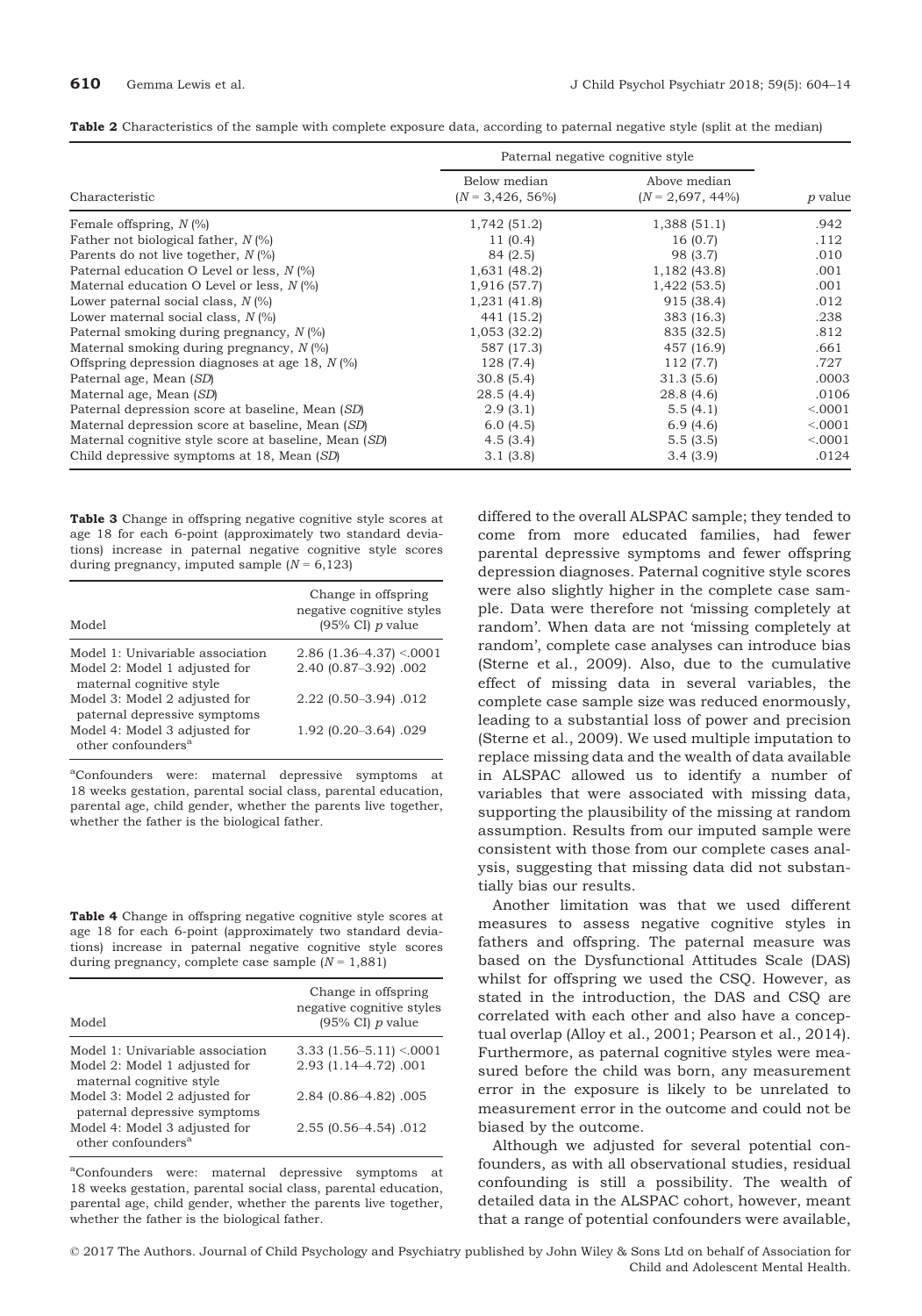Table 5 Multivariable model (two outcomes): change in offspring negative cognitive styles (outcome 1) and offspring depressive symptoms (outcome 2) at age 18 for each 6-point (approximately two standard deviations) increase in paternal negative cognitive style scores during pregnancy, imputed sample  $(N = 6,123)$ 

| Change in offspring<br>cognitive styles (95% CI)<br><i>p</i> value | Change in offspring<br>depressive symptoms<br>$(95\% \text{ CI})$ p value |
|--------------------------------------------------------------------|---------------------------------------------------------------------------|
| 2.86 (1.36 to 4.37) < 0001                                         | $0.29$ (0.04 to 0.54) $.025$                                              |
| 2.40 (0.87 to 3.92) .002                                           | $0.21$ (-0.05 to 0.46).115                                                |
| 2.22 (0.50 to 3.94) .012                                           | $0.14$ (-0.15 to 0.43) .333                                               |
| 1.92 (0.20 to 3.63) .029                                           | $0.17$ (-0.12 to 0.45) .251                                               |
|                                                                    |                                                                           |

<sup>a</sup>Confounders were: maternal depressive symptoms at 18 weeks gestation, parental social class, parental education, parental age, child gender, whether the parents live together, whether the father is the biological father.

and none of these appeared to account for our association. We also controlled for depressive symptoms at age 18 in the offspring which led to an attenuation of the strength of our association. However, it is important to note that this attenuation might have occurred because offspring depressive symptoms are part of the causal pathway between paternal and offspring negative cognitive styles. Finally, the data available in ALSPAC did not allow us to test more detailed mechanisms that might account for the association between paternal and offspring negative cognitive styles (Figure 4). However, while understanding mechanisms is important, it is less of a pressing concern when the exposure variable itself is modifiable. There is very good evidence that negative cognitive styles can be targeted and modified, and our results suggest that this could reduce the prevalence of negative cognitive styles in offspring. We therefore think that, at this early stage of research into the development of negative cognitive styles, detailed investigations of exposure and outcome were required before mechanistic ones, and that targeting the exposure itself would be effective.

#### Possible mechanisms underlying our association

Negative cognitive styles are stable and enduring beliefs that persist over time and underlie chronic and recurrent illnesses like depression, unless they are modified (Beck, 1967; Renner, Lobbestael, Peeters, Arntz, & Huibers, 2012). In our sample, the parental negative cognitive styles assessed during pregnancy are assumed to remain relatively stable throughout the child's development. We cannot tell from our study when negative cognitive styles in fathers influenced the development of negative cognitive styles in offspring, as we do not have earlier measures of offspring cognitive styles. However, our results support the hypothesis that this influence begins in early life and persists to adulthood. Future studies with earlier measures of offspring cognitive



Figure 4 Directed acyclic graph (DAG) displaying hypothesized mechanisms that might underlie the association between parental negative cognitive styles in childhood and offspring negative cognitive styles in adolescence [Colour figure can be viewed at wileyonlinelibrary.com]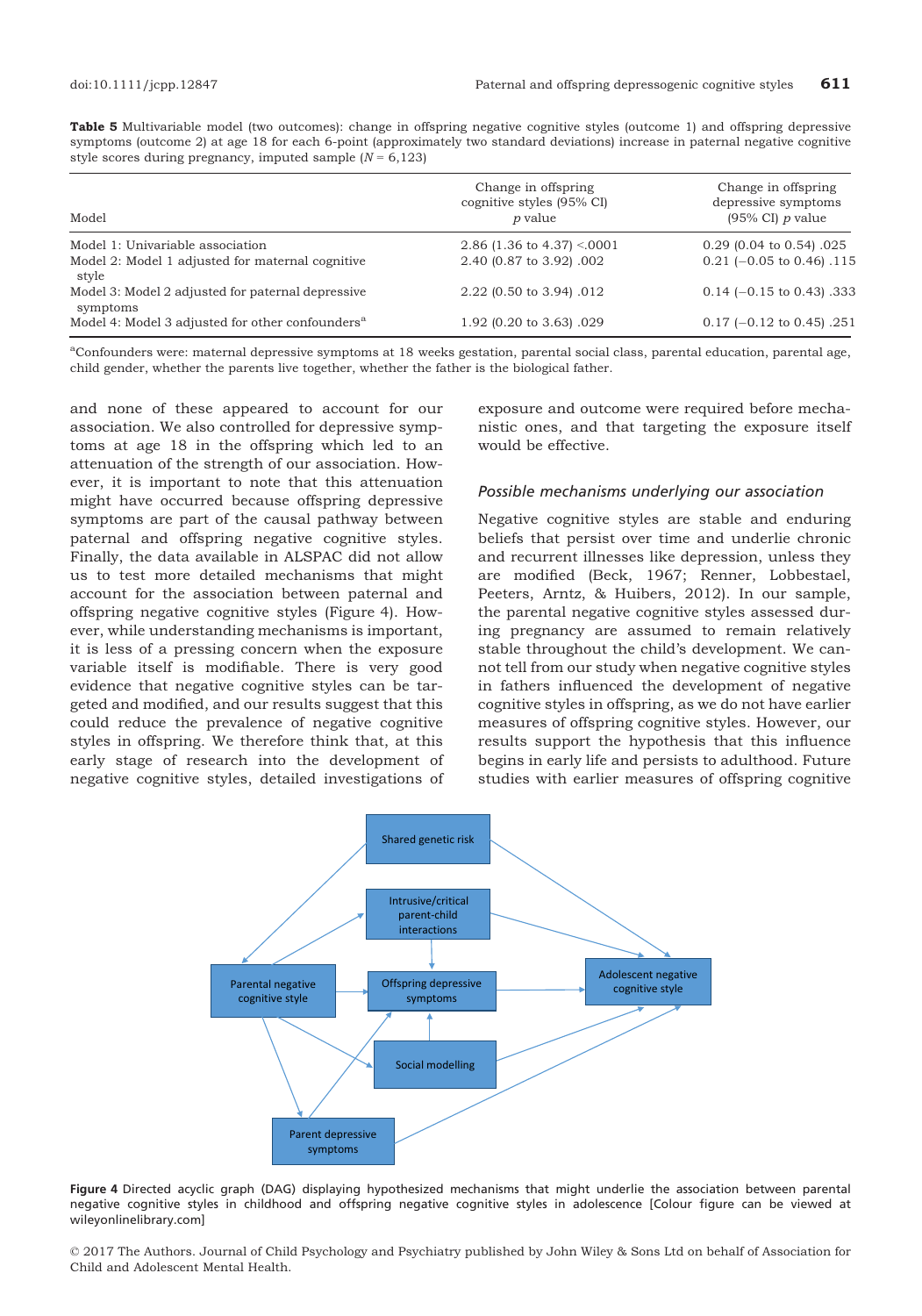styles would be of use, to identify possible timing effects that could refine the development of preventive interventions.

There are several specific mechanisms that could account for our association. First, it is possible that negative cognitive styles are genetically transmitted, since the vast majority of fathers in ALSPAC (99%) are biological fathers. However, twin studies report that, although genetic influences might contribute to associations between paternal and offspring cognitive styles, environmental processes are more important (Lau & Eley, 2008; Lau, Rijsdijk, & Eley, 2006). For example, one study of an adolescent sample found that 35% of the variance in cognitive style scores could be attributed to genetic influences, the rest to the environment (Lau et al., 2006). There is also evidence that, environmental as well as genetic processes are important in the intergenerational transmission of depression (Lewis, Rice, Harold, Collishaw, & Thapar, 2011).

A second possible mechanism is social learning or modelling. Offspring might develop their own negative cognitive style by modelling it from their parents. Studies of people with depression suggest that negative cognitive styles are expressed, for example, in conversation (Goodman & Gotlib, 1999). This supports the hypothesis that the cognitive styles of fathers would be sufficiently expressed and observed by children, for them to acquire through social modelling. The equivalence of the maternal and paternal associations in our sample implies that, if social modelling is the mechanism, the influence of the mother and father as 'models' is largely equivalent.

Parents who think more negatively about themselves might also interpret their child's experiences more negatively. For example, if a child fails an exam, a parent with a more negative cognitive style might attribute this failure to their own failures as a parent, or to the child. Parents who think more negatively about themselves and their circumstances might also be more critical or intrusive in how they interact with their children, which can lead to higher levels of offspring self-criticalness (Hong et al., 2017). An absence of parental modelling of positive ways of coping with stressors might also lead to the development of negative cognitive styles in offspring.

Another possible mechanism is parenting style. For example, fathers with depression experience more conflict with their offspring (Nath, Russell, Ford, Kuyken, & Psychogiou, 2015), and have been found to engage in less positive parenting behaviours (Wilson & Durbin, 2010). Although we adjusted for paternal depression in our analyses, similar mechanisms might occur in fathers who have more negative cognitive styles. Further research on these mechanisms, how they operate and how they might be prevented is required.

Reliable measures of social modelling and critical or conflictual parent–child interactions are unavailable in the ALSPAC data set, so we were unable to explore

these mechanisms. If mechanisms of the family environment are important in the intergenerational transmission of paternal negative cognitive styles, one hypothesis is that the association would be stronger in families where the father and child live together. We were also unable to explore this possibility, due to the small number of fathers who provided data on their cognitive styles but did not live with the mother during her pregnancy. However, this is an important direction for future research. This might also cast light on the relative importance of genetic influences. If associations do not differ in magnitude between fathers who do and do not live at home, this could suggest a role for genetic influences.

# Implications

Our findings are important because adolescents with more negative cognitive styles are at increased risk of future depression, and negative cognitive styles are modifiable (Evans et al., 2005; Haeffel et al., 2003; Hankin, 2008; Pearson et al., 2014). It is therefore possible that preventing the development of negative cognitive styles could also prevent depression. Second, our findings demonstrate that fathers' thoughts and beliefs about themselves and their circumstances are as important as mothers', to the development of negative thinking styles among offspring. This is important to acknowledge given that fathers are increasingly involved in the care of their children in many countries (Haas & Hwang, 2013). It is therefore important that interventions acknowledge the role of paternal influences.

Our findings raise the possibility that modifying negative cognitive styles might prevent depression, although further research in this area would be required to test this. In principle, parents could directly modify their negative cognitive styles using CBT. CBT targets negative thoughts and beliefs, so theoretically it should address negative cognitive styles even when people are not depressed, although we are not aware of any evidence that this is effective. CBT can also be delivered in different modalities, including online. Online delivery has been found to be effective irrespective of the severity of depressive symptoms (Hallgren et al., 2015; Jarrett, Vittengl, Doyle, & Clark, 2007).

Instead of modifying cognitive styles directly, parents could also reduce negative expressions in the presence of their children. For example, parents could modify the negative ways that they might speak about themselves or their children, in front of their children. This would require some knowledge of what a negative expression/cognitive style is. One of the ways that this could be achieved is via the use of parenting interventions. There are many family-based interventions that target parent–child interactions, but few that also consider the expression of negative thinking styles by both parents. Our study highlights, for the first time, the potential importance of targeting negative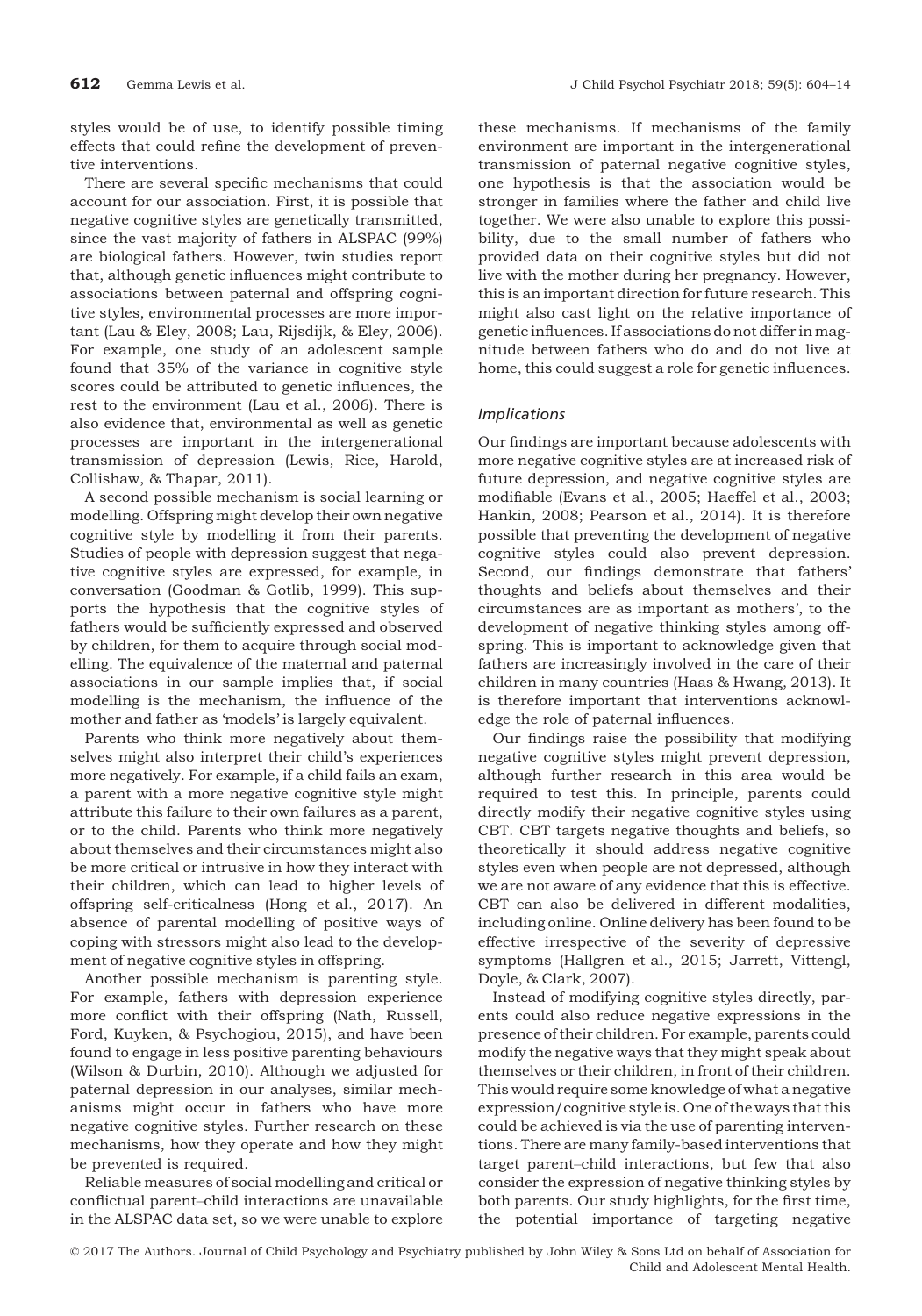thinking styles in mothers and fathers. Our findings support the inclusion of fathers in parenting interventions designed to improve parent–child relationships and/or prevent offspring depression. Parenting interventions, including those formothers and fathers with depression, could therefore put more emphasis on encouraging fathers to reduce their negative selfexpressions. A key contribution of our study is that including fathers in preventative family-based interventions could be as important as including mothers.

#### Supporting information

Additional Supporting Information may be found in the online version of this article:

Table S1. Change in offspring negative cognitive style scores at age 18 for one standard deviation increase in paternal negative cognitive style scores during pregnancy, imputed sample  $(N = 6,123)$ , standardized regression coefficients.

#### Acknowledgements

The UK Medical Research Council and Wellcome (Grant ref: 102215/2/13/2) and the University of Bristol provide core support for ALSPAC. The CSQ and CIS-R assessments were funded by the Wellcome Trust (Grant ref: 084268/Z/07/Z). The authors are extremely grateful to all the families who took part in this study, the midwives for their help in recruiting them, and the whole ALSPAC team which includes interviewers, computer and laboratory technicians, clerical workers, research scientists, volunteers, managers, receptionists and nurses. The authors have declared that they have no competing or potential conflicts of interest.

#### Correspondence

Gemma Lewis, UCL Division of Psychiatry, 6th Floor, Maple House, 149 Tottenham Court Road, London W1T 7NF, UK; Email: gemma.lewis@ucl.ac.uk

# Key points

- What is known: Preventing the development of negative thinking styles could prevent depression. Maternal negative cognitive styles during pregnancy increase the risk of offspring negative cognitive styles in adolescence. However, evidence on paternal cognitive styles is inconclusive and there have only been a few small studies.
- What is new: We conducted the first large longitudinal study of paternal and adolescent negative cognitive styles. We found strong evidence for an association between paternal negative cognitive styles, measured during the mother's pregnancy, and negative cognitive styles in offspring at 18 years of age. The association was independent of depression in both parents and offspring, and the effect size was equivalent to that reported for maternal depressogenic cognitive styles in our previous study of this sample.
- What is clinically relevant: Fathers should be included in preventative family based interventions to prevent the development of adolescent negative thinking styles, and possibly depression.

# References

- Abramson, L.Y., Seligman, M.E., & Teasdale, J.D. (1978). Learned helplessness in humans: Critique and reformulation. Journal of Abnormal Psychology, 87, 49–74.
- Alloy, L.B., Abramson, L.Y., Metalsky, G.I., & Hartlage, S. (1988). The hopelessness theory of depression: Attributional aspects. The British Journal of Clinical Psychology/The British Psychological Society, 27(Pt 1), 5–21.
- Alloy, L.B., Abramson, L.Y., Tashman, N.A., Berrebbi, D.S., Hogan, M.E., Whitehouse, W.G., ... & Morocco, A. (2001). Developmental origins of cognitive vulnerability to depression: Parenting, cognitive, and inferential feedback styles of the parents of individuals at high and low cognitive risk for depression. Cognitive Therapy and Research, 25, 397–423.
- Alloy, L.B., Abramson, L.Y., Whitehouse, W.G., Hogan, M.E., Panzarella, C., & Rose, D.T. (2006). Prospective incidence of first onsets and recurrences of depression in individuals at high and low cognitive risk for depression. Journal of Abnormal Psychology, 115, 145–156.
- Angold, A., Costello, E., Messer, S., Pickles, A., Winder, F., & Silver, D. (1995). The development of a short questionnaire for use in epidemiological studies of depression in children and adolescents. International Journal of Methods in Psychiatric Research, 5, 237–249.
- Beck, A. (1967). Depression: Clinical, experimental, and theoretical aspects. New York: Harper & Row.
- Beck, A. (2008). The evolution of the cognitive model of depression and its neurobiological correlates. American Journal of Psychiatry, 165, 969–977.
- Boyd, A., Golding, J., Macleod, J., Lawlor, D.A., Fraser, A., Henderson, J., ... & Davey Smith, G. (2013). Cohort Profile: The "children of the 90s"–the index offspring of the Avon Longitudinal Study of Parents and Children. International Journal of Epidemiology, 42, 111–127.
- Carothers, A., & Murray, L. (1990). The Validation of the Edinburgh Post-natal Depression Scale on a community sample. British Journal of Psychiatry, 157, 288–290.
- Cuijpers, P., Cristea, I.A., Karyotaki, E., Reijnders, M., & Huibers, M.J.H. (2016). How effective are cognitive behavior therapies for major depression and anxiety disorders? A meta-analytic update of the evidence. World Psychiatry, 15, 245–258.
- Edmondson, O.J.H., Psychogiou, L., Vlachos, H., Netsi, E., & Ramchandani, P.G. (2010). Depression in fathers in the postnatal period: Assessment of the Edinburgh Postnatal Depression Scale as a screening measure. Journal of Affective Disorders, 125, 365–368.
- Evans, J., Heron, J., Lewis, G., Araya, R., Wolke, D., & ALSPAC Study Team. (2005). Negative self-schemas and the onset of